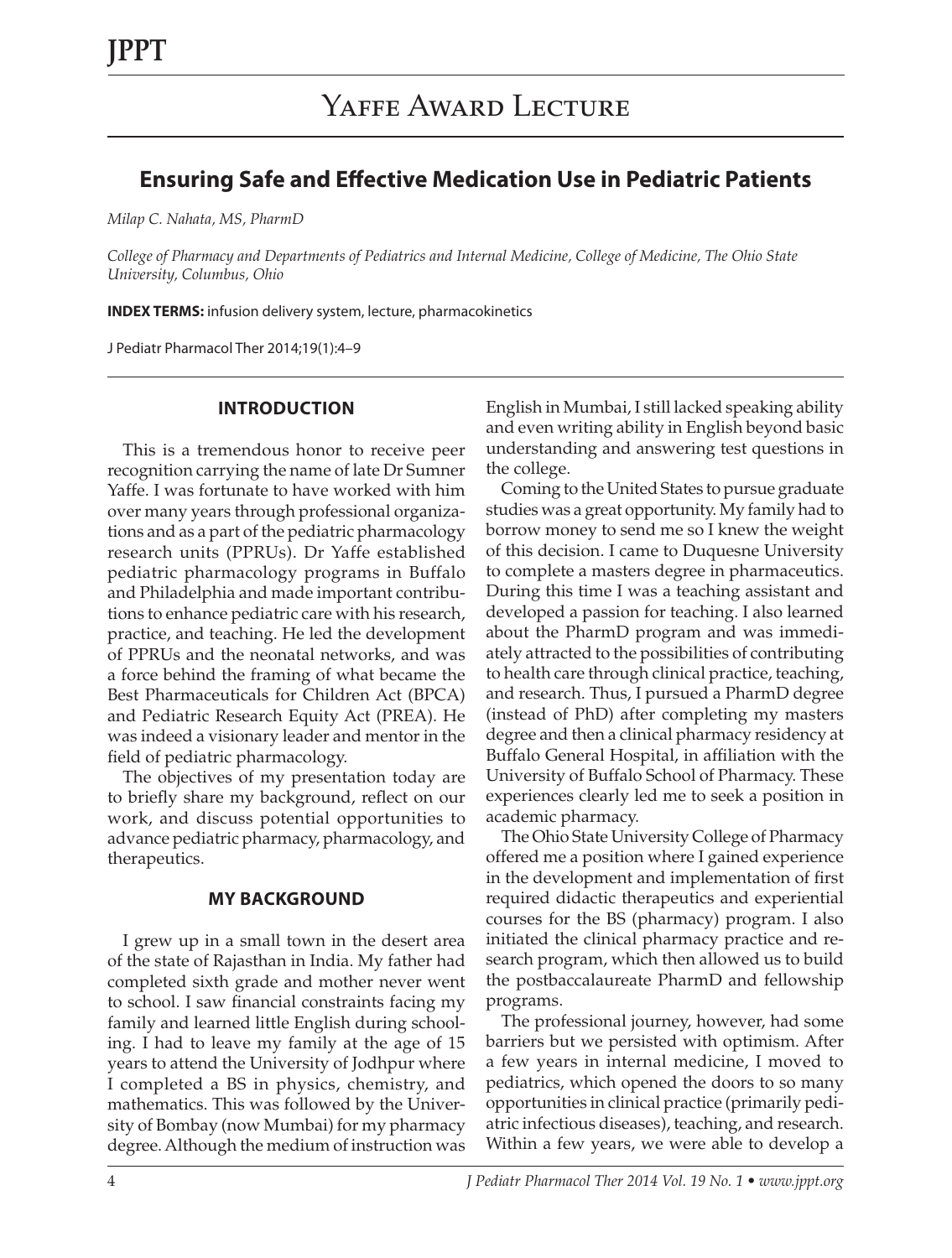**Table 1.** Time Required to Deliver 95% of Chloramphenicol Sodium Succinate Dose from Buretrol at Various Infusion  $Rates<sup>2</sup>$ 

| <b>Infusion Rate</b> | <b>Time</b> |
|----------------------|-------------|
| 5 mL/hr              | 7.6 hr      |
| 15 mL/hr             | 4.5 hr      |
| 30 mL/hr             | 2 hr        |

well-funded practice-based research program that allowed us to initiate the pediatric pharmacotherapy fellowship, which has been sustained through 3 decades.

I want to express my gratitude to nearly 200 pharmacy fellows, residents, students, and staff who chose to work with me; many of them are here to celebrate this occasion with me. I want to thank many colleagues and friends in pediatric pharmacy for their encouragement and support. Finally, I want to share this recognition with my collaborators for their contributions to our work over the years.

#### **EXAMPLES OF OUR WORK**

Soon after my arrival at the Nationwide Children's Hospital, we had an epidemic involving Reye syndrome. The mortality and morbidity for this condition were high. The efficacy and safety of glycerol to lower intracranial pressure in patients with Reye syndrome were unclear. Our study<sup>1</sup> demonstrated appropriate dosage regimen for these patients with favorable outcomes. Owing to lack of a vaccine against *Haemophilus influenzae* type b in the 1970s, chloramphenicol became the drug of choice for empiric therapy in infants and children with bacterial meningitis. Serum concentration was routinely monitored to prevent dose-related hematologic toxicities. However, we found marked variability in serum concentrations. In many cases, the peak was lower and the trough higher than expected. This led to investigation of the infusion delivery system. We found delayed delivery of the dose, especially when the dose was placed in the buretrol and infused at slow rates (Table 1).<sup>2</sup> This was confirmed in additional studies with other drugs (e.g., aminoglycosides).3 These data became the basis for changing guidelines on intravenous infusion of drugs and increased use of microbore tubing and syringe pumps for drug delivery in infants. It was then possible to predict peak and trough

serum concentrations of drugs more accurately.

Pharmacokinetics was a relatively new field in the 1970s for application to pediatrics. The conduct of these studies required development and validation of accurate, reproducible, and specific analytic methods using small blood samples (e.g., 50 µL), especially in newborn infants.4–6 We performed pharmacokinetic studies with a number of drugs including antimicrobials (e.g., chloramphenicol, tobramycin, vancomycin, ceftriaxone, and azithromycin). Our chloramphenicol studies $78$  were the first to show that after intravenous (IV) administration of chloramphenicol sodium succinate, the bioavailability of chloramphenicol was highest in the youngest infants owing to the lowest renal clearance of chloramphenicol sodium succinate. This contributed to excessive serum concentrations, in addition to previously known decreased metabolism of chloramphenicol in infants. Recommended doses of aminoglycosides and vancomycin did not account for prematurity of the newborns. Our studies<sup>9-11</sup> showed decreased clearances and thus lower daily dose requirements for premature infants, allowing reduced exposure to drugs in this population. We documented adequate cerebrospinal fluid concentrations of ceftriaxone, which replaced chloramphenicol for the treatment of bacterial meningitis.<sup>12</sup> Azithromycin was the first antibiotic that could be given once daily for only 5 days to treat certain infections in adults. We did pivotal studies to characterize its pharmacokinetics, documenting adequate concentrations in children with respiratory tract infections.13 These studies, combined with our efficacy and safety studies, were submitted to the US Food and Drug Administration (FDA) for its approval in children.

We conducted efficacy and safety studies with antibiotics as well as amlodipine in children with hypertension and oral hypoglycemic agents in those with type 2 diabetes. Amlodipine studies $14$ showed larger dose requirement per kilogram for patients younger than 13 years vs an older group (Table 2). The only oral hypoglycemic drug approved for children with type 2 diabetes was metformin. We documented substantial decreases in hemoglobin A1c with several other oral agents (Figure).15

A large group of our patients with chronic suppurative otitis media were unresponsive to Cortisporin (Draxis Pharma, Inc., Kirkland,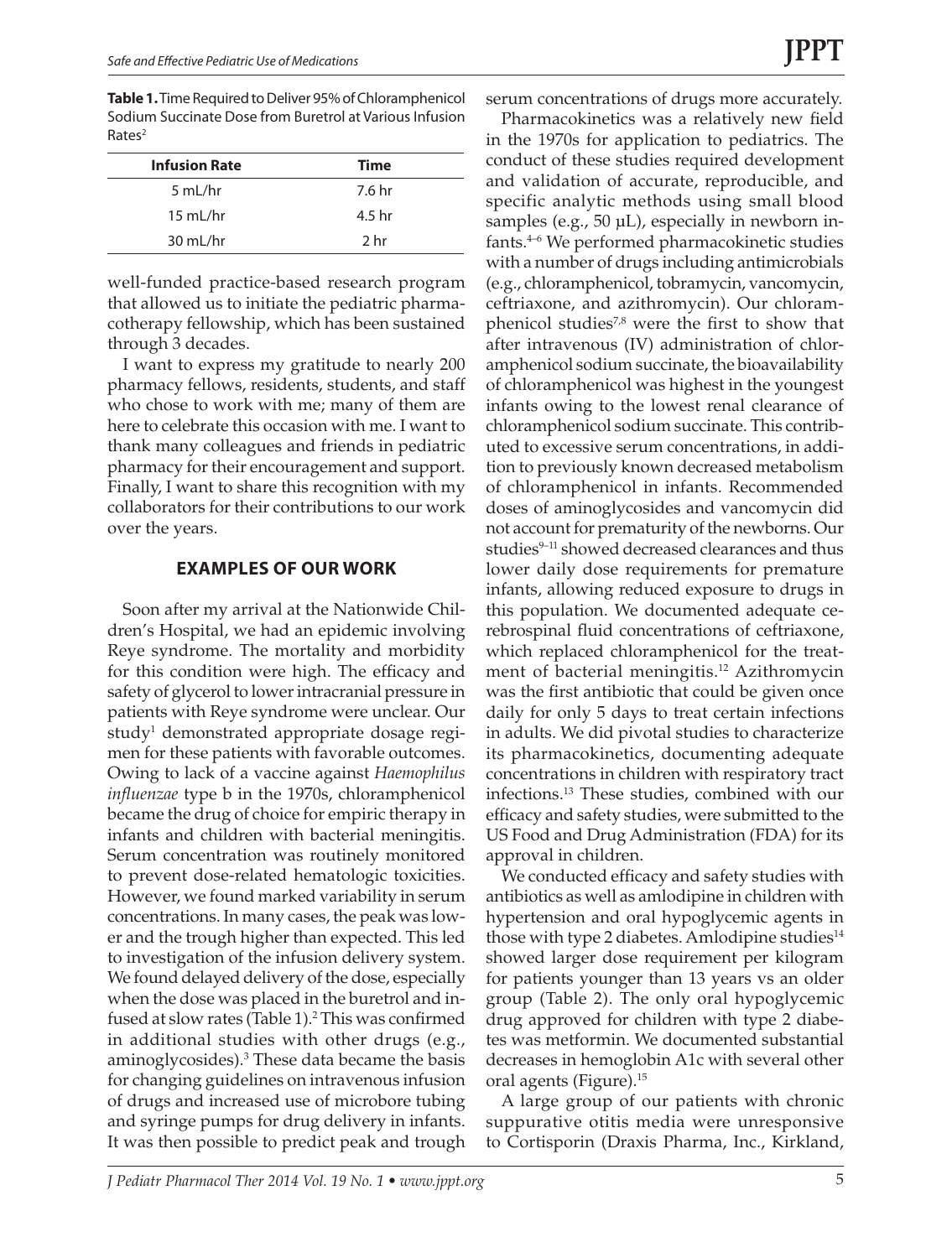#### Table 2. Amlodipine Efficacy in Hypertension<sup>14</sup>

| Dose                     | mg/kg/day       |
|--------------------------|-----------------|
| Starting                 | $0.07 \pm 0.04$ |
| Titrated (age $<$ 13 yr) | $0.29 + 0.11$   |
| Titrated (age $>13$ yr)  | $0.16 + 0.11$   |

*\* Quality of life (improved activity, functioning and overall health) enhanced with amlodipine therapy.*

Quebec) ear drops. We used ciprofloxacin eye drops (owing to lack of an otic formulation) for otic use and were able to successfully treat most patients unresponsive to Cortisporin.<sup>16,17</sup> Similarly, numerous patients with tinea capitis were unresponsive to standard therapy with griseofulvin. Our use of itraconazole led to effective treatment in approximately one-half of those unresponsive to griseofulvin.18

A cocktail of meperidine, promethazine, and chlorpromazine (Demerol, Phenergan, and Thorazine or DPT) was frequently used for procedural sedation (e.g., endoscopy) in the 1970s and 1980s. We observed prolonged sedation exceeding 7 hours in two-thirds of our patients and respiratory depression or arrest in some individuals.19 This led to our studies with meperidine and midazolam, which replaced the use of DPT cocktail at our institution.<sup>20,21</sup>

We were curious to know which drugs were causing the most adverse drug reactions (ADRs) in pediatric patients. Antibiotics, opioids, anticonvulsants, and antineoplastic agents were the top 4 categories in our study. Nearly one-fourth of ADRs were preventable. Gaps in medication ordering, administration, and monitoring accounted for 95% of these preventable ADRs.<sup>22</sup>

Medication prescribing is increasingly being done electronically with systems such as EPIC (Verona, WI) with the aid of decision support systems.<sup>23</sup> We noted unnecessary dosing alerts for our patients. In fact, our recent study<sup>24</sup> found 86% of dosing alerts to be inappropriate. In addition, the incorporation of dosage ranges customized at our institution enhanced the sensitivity of rules for the detection of dosing errors.

Since many drugs are used off-label in infants and children, suitable dosage forms are often unavailable for use in this population. For example, intravenous drugs may be too concentrated for the accurate measurement of small doses (less than 0.1 mL). In such cases, the IV formulation



**Figure.** Effect of oral hypoglycemics on hemoglobin A1c in children with type 2 diabetes.<sup>15</sup>

intended for adults may require up to 10-fold dilution. This alteration will require documentation of stability and sterility of the modified IV dosage form to assure effective and safe use in patients. Similarly, certain oral dosage forms (e.g., tablets and capsules intended for adults) cannot be used appropriately in infants and young children who cannot swallow these and would require body weight–based dose rather than a fixed dose. Suitable oral dosage form in such cases would be a liquid but this alteration would require documentation of stability and suspendability for accurate use. We performed numerous studies with extemporaneously prepared dosage forms for use in pediatric patients (Table 3).25

### **POTENTIAL OPPORTUNITIES**

Additional practice-based research is needed in all areas to advance knowledge. I recently served on a committee of the Institute of Medicine, which analyzed pediatric studies conducted under the BPCA and PREA. The report<sup>26</sup> identified numerous concerns with pediatric studies, including insufficient patient recruitment, weak study designs, lack of dose-ranging studies, limited information in labels, scarcity of longterm effectiveness and safety data, and lack of appropriate formulations for use in patients of various age groups.

As examples, prescribing has sharply increased for proton pump inhibitors and yet no label indicates their efficacy in infants younger than 12 months. It is unclear what is the drug of choice among biologics in children with juvenile idiopathic arthritis. Further, optimal duration of therapy and long-term safety, including effect on growth and development, are unknown in this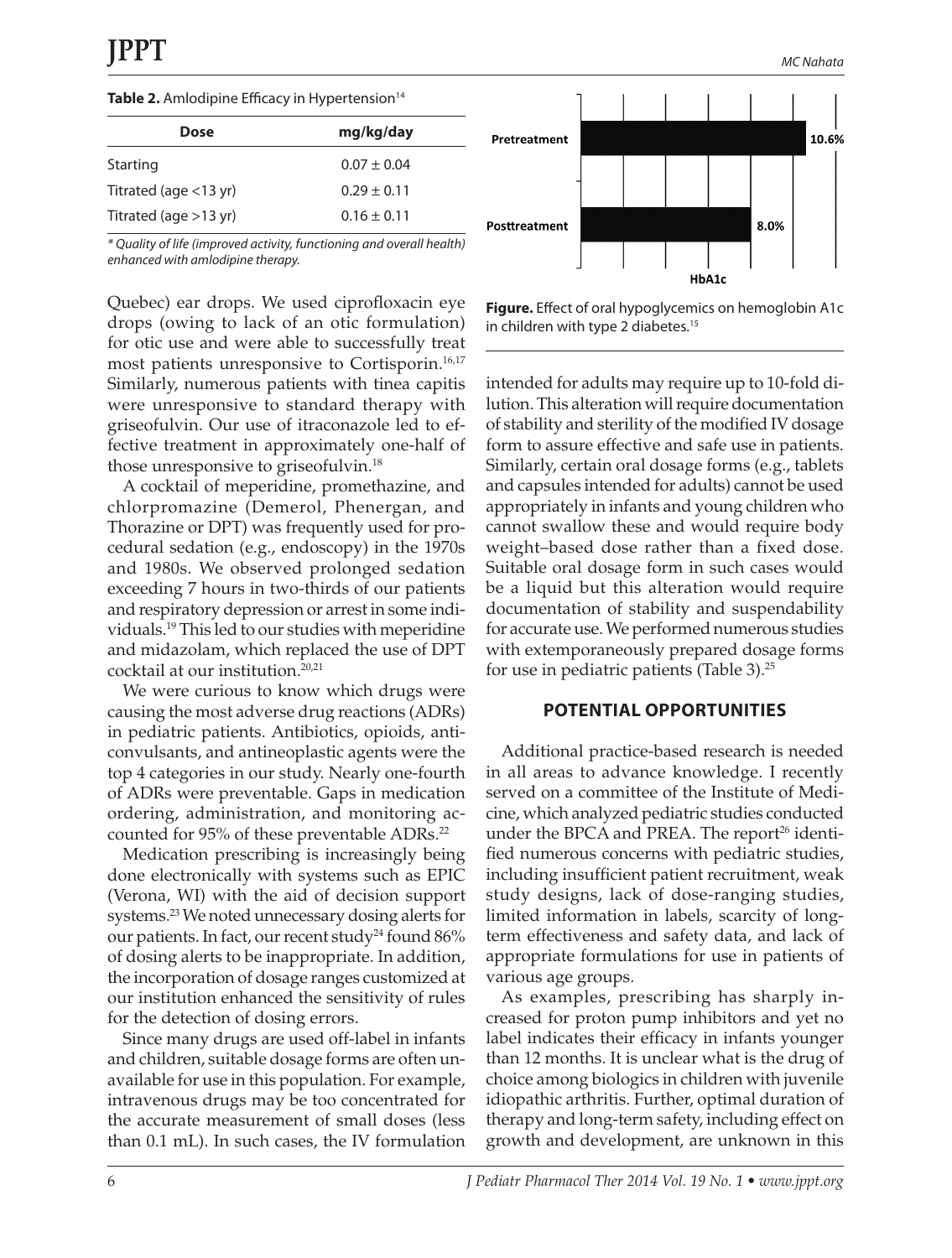| Aminophylline  | Granisetron        | Phenobarbital    |
|----------------|--------------------|------------------|
| Amiodarone     | Hydrocortisone     | Pravastatin      |
| Amitriptyline  | Itraconazole       | Propylthiouracil |
| Amlodipine     | Labetalol          | Pyrazinamide     |
| Caffeine       | Lamotrigine        | Pyrimethamine    |
| Captopril      | Levodopa/Carbidopa | Ranitidine       |
| Cimetidine     | Levothyroxine      | Rifampin         |
| Ciprofloxacin  | Lisinopril         | Sildenafil       |
| Clindamycin    | Lorazepam          | Sotalol          |
| Dapsone        | Mercaptopurine     | Spironolactone   |
| Dexamethasone  | Methylprednisolone | Terbinafine      |
| Doxycycline    | Metolazone         | Tiagabine        |
| Enalapril      | Mexiletine         | Topiramate       |
| Flucytosine    | Midazolam          | Trimethoprim     |
| Fumagillin     | Morphine           | Ursodiol         |
| Gabapentin     | Nifedipine         | Verapamil        |
| Glycopyrrolate | Pentoxifylline     | Zonisamide       |
|                |                    |                  |

**Table 3.** Extemporaneously Prepared Dosage Forms of Drugs With Documented Stability Data<sup>25</sup>

population. Atopic dermatitis is among the most common skin conditions in children. However, no systemic therapies, including biologics, have been well studied and approved for use in this population. Premature infants are exposed to numerous drugs and yet longitudinal studies documenting long-term safety are rarely performed.<sup>26</sup>

Pharmacogenomic studies are being done with increasing frequency both in adults and children. As examples, the label for aripiprazole suggests dose modification in poor metabolizers with cytochrome P450 2D6 genotype, and methylphenidate metabolism is influenced by polymorphisms in the dopamine transporter gene. This would be an important area of focus for personalized drug therapy. The FDA Adverse Event Reporting System relies on voluntary reports and thus may sharply underestimate the actual short-term and long-term safety concerns with medications used in pediatric patients. Medication safety needs to be assessed in well-designed studies in various age groups over time.<sup>26</sup>

A report of the US Department of Health and Human Services found that only 12% of adults in the United States were proficient in health literacy. Over one-third had difficulty with common tasks (e.g., understanding drug label or adhering to childhood vaccines).<sup>27</sup> This report emphasizes the need for us as pediatric pharmacy practitioners to be engaged with the caregivers of our patients and assure appropriate use of medications at all literacy levels.

The gaps between research knowledge and its

appropriate clinical application can be closed by effective practice models, where pharmacists work collaboratively with other providers including physicians and nurses. Desired pharmacy practice models should be identified to meet high-priority needs among patients. The Accountable Care Act focuses on value-based care with metrics requiring documentation of patient outcomes and satisfaction. We must continue our resolve to provide best possible care to our patients, which would require collaborative practice, conduct of practice-based research, and education and training of students, residents, and fellows. We need to develop and nurture effective and bold leadership among our peers, trainees, and students to advance pediatric health care. This is essential to meet our obligations described in the Oath of a Pharmacist: welfare of humanity and relief of suffering, assuring optimal patient outcomes, preparing next generation of pharmacists, holding highest principles, and offering lifetime of service.

Thank you very much for this wonderful recognition and your support.

**Disclosure** The author declares no conflicts of interest or financial interest in any product or service mentioned in the manuscript, including grants, equipment, medications, employment, gifts, and honoraria.

**Acknowledgment** Presented as Sumner Yaffe Lifetime Achievement Award in Pediatric Pharmacology and Therapeutics lecture at the PPAG Annual Meeting, May 3, 2013, Indianapolis, Indiana.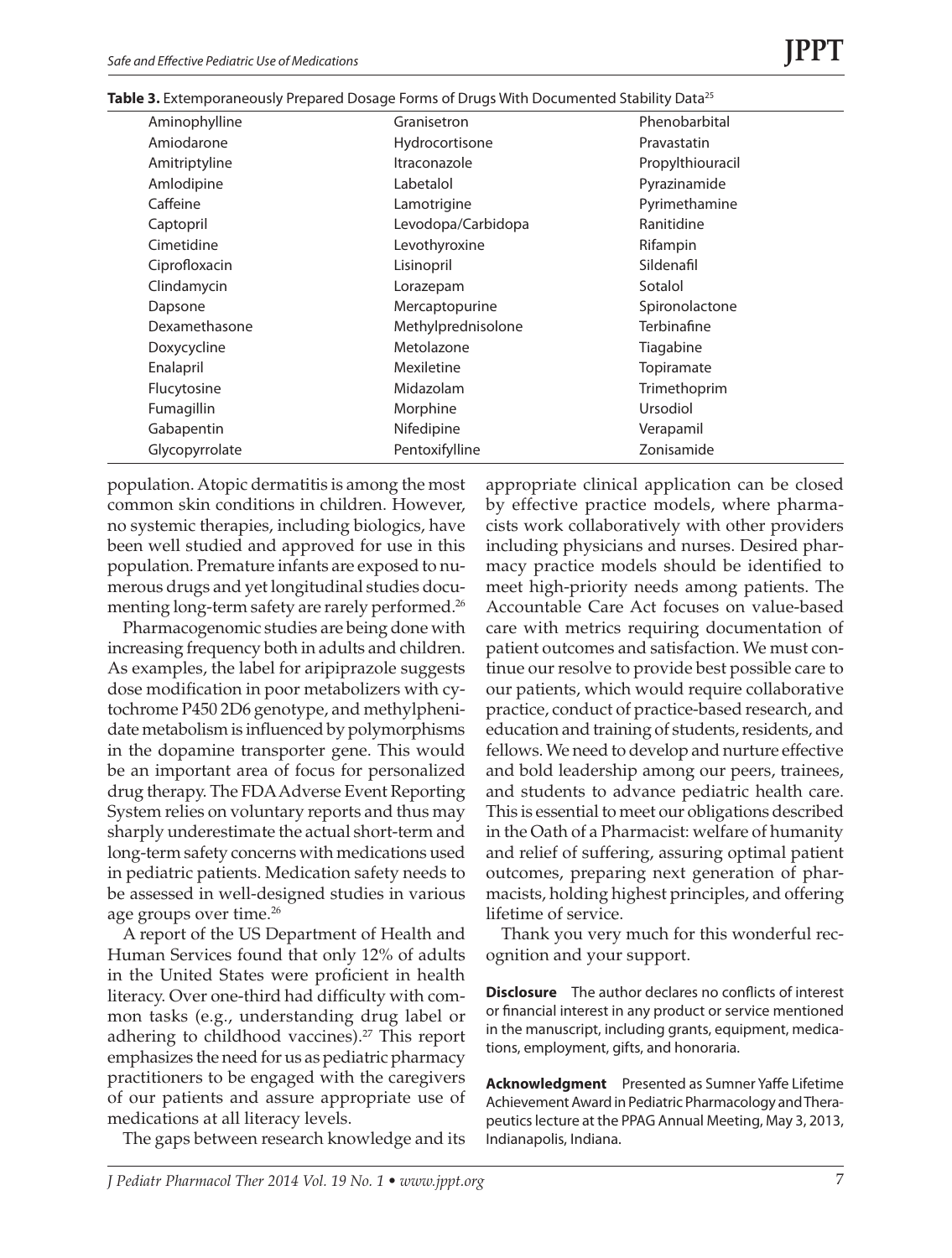**Abbreviations** ADRs, adverse drug reactions; BPCA, Best Pharmaceuticals for Children Act; DPT, Demerol, Phenergan, and Thorazine; FDA, US Food and Drug Administration; IV, intravenous; PPRUs, Pediatric pharmacology research units; PREA, Pediatric Research Equity Act

**Correspondence** Milap C. Nahata, MS, PharmD, The Ohio State University, Pharmacy Practice and Administration, A206 Parks Hall, Columbus, OH 43210, email: nahata.1@osu.edu

## **REFERENCES**

- 1. Nahata MC, Kerzner B, McClung J, et al. Variation in glycerol kinetics in Reye's syndrome. *Clin Pharmacol Ther.* 1981;29(6):782- 787.
- 2. Nahata MC, Powell DA, Glazer JP, Hilty MD. Effect of intravenous flow rate and injection site on in vitro delivery of chloramphenicol succinate and in vivo kinetics of chloramphenicol and chloramphenicol succinate. *J Pediatr.* 1981;99(3):463-466.
- 3. Nahata MC, Powell DA, Durrell D, et al. Effect of infusion methods on tobramycin serum concentration in newborn infants. *J Pediatr.* 1984;104(1):136-138.
- 4. Nahata MC, Powell DA. Simultaneous determination of chloramphenicol and its succinate ester by high pressure liquid chromatography [biomedical applications]. *J Chromatogr.* 1981;223(1):247-251.
- 5. Nahata MC. High performance liquid chromatographic determination of cephalexin in human plasma, urine and saliva [biomedical applications]. *J Chromatogr.* 1981;225(2):532-538.
- 6. Paap C, Nahata MC. A novel micromethod for the simultaneous analysis of cefotaxime and desacetylcefotaxime in plasma using ion pair HPLC. *J Liq Chromatogr.* 1989;12(12):2385-2395.
- 7. Nahata MC, Powell DA. Bioavailability and clearance of chloramphenicol after intravenous chloramphenicol succinate. *Clin Pharmacol Ther.* 1981;30(3):368-372.
- 8. Nahata MC, Powell DA. Comparative bioavailability and pharmacokinetics of chloramphenicol after intravenous chloramphenicol succinate in premature infants and older patients. *Dev Pharmacol Ther.*  1983;6(1):23-32.
- 9. Nahata MC, Powell DA, Durrell D, et al. Effect of gestational age and birth weight on tobramycin kinetics in newborn infants. *J Antimicrob Chemother.* 1984;14(1):59-65.
- 10. Nahata MC, Powell D, Durrell D, Miller M. Tobramycin pharmacokinetics in very low birth weight infants. *Br J Clin Pharmacol.* 1986;21(3):325-327.
- 11. Lisby-Sutch S, Nahata MC. Dosage guidelines for the use of vancomycin based on its pharmacokinetics in infants. *Eur J Clin Pharmacol.* 1988;35(6):637-642.
- 12. Nahata MC, Durrell D, Barson W. Ceftriaxone kinetics and cerebrospinal fluid penetration in infants and children with meningitis. *Chemotherapy.*1986;32(2):89-94.
- 13. Nahata MC, Koranyi K, Gadgil S, et al. Pharmacokinetics of azithromycin in pediatric patients after oral administration of multiple doses of suspension. *Antimicrob Agents Chemother.* 1993;37(2):314-316.
- 14. Tallian K, Nahata MC, Turman MA, et al. Efficacy of amlodipine in pediatric patients with hypertension. *Pediatr Nephrol.* 1999;13(4):304-310.
- 15. Benavides S, Striet J, Germak J, Nahata MC. Efficacy and safety of hypoglycemic drugs in patients with type 2 diabetes mellitus. *Pharmacotherapy.* 2005;25(6):803-809.
- 16. Force R, Hart M, Plummer S, et al. Topical ciprofloxacin for otorrhea after tympanostomy tube placement. *Arch Otolaryngol Head Neck Surg.* 1995;121(8):880-884.
- 17. Wintermeyer S, Hart M, Nahata MC. Ototopical ciprofloxacin in children with otorrhea. *Otolaryngol Head Neck Surg*. 1997;116(4):435-440.
- 18. Abdel-Rahman S, Powell D, Nahata MC. Efficacy of itraconazole in children with Trichophyton tonsurans tinea capitis. *J Am Acad Dermatol.* 1998;38(3):443-446.
- 19. Nahata MC, Clotz M, Krogg B. Adverse effects of meperidine, promethazine, and chlorpromazine combination used for sedation in pediatric patients. *Clin Pediatr.* 1985;24(10):558-560.
- 20. Bahal-O'Mara N, Nahata MC, Murray RD, et al. Efficacy and safety of diazepam and meperidine regiments for sedation in ambulatory pediatric endoscopic procedures: a randomized, double-blind trial. *J Pediatr Gastroenterol Nutr.* 1993;16(4):387-392.